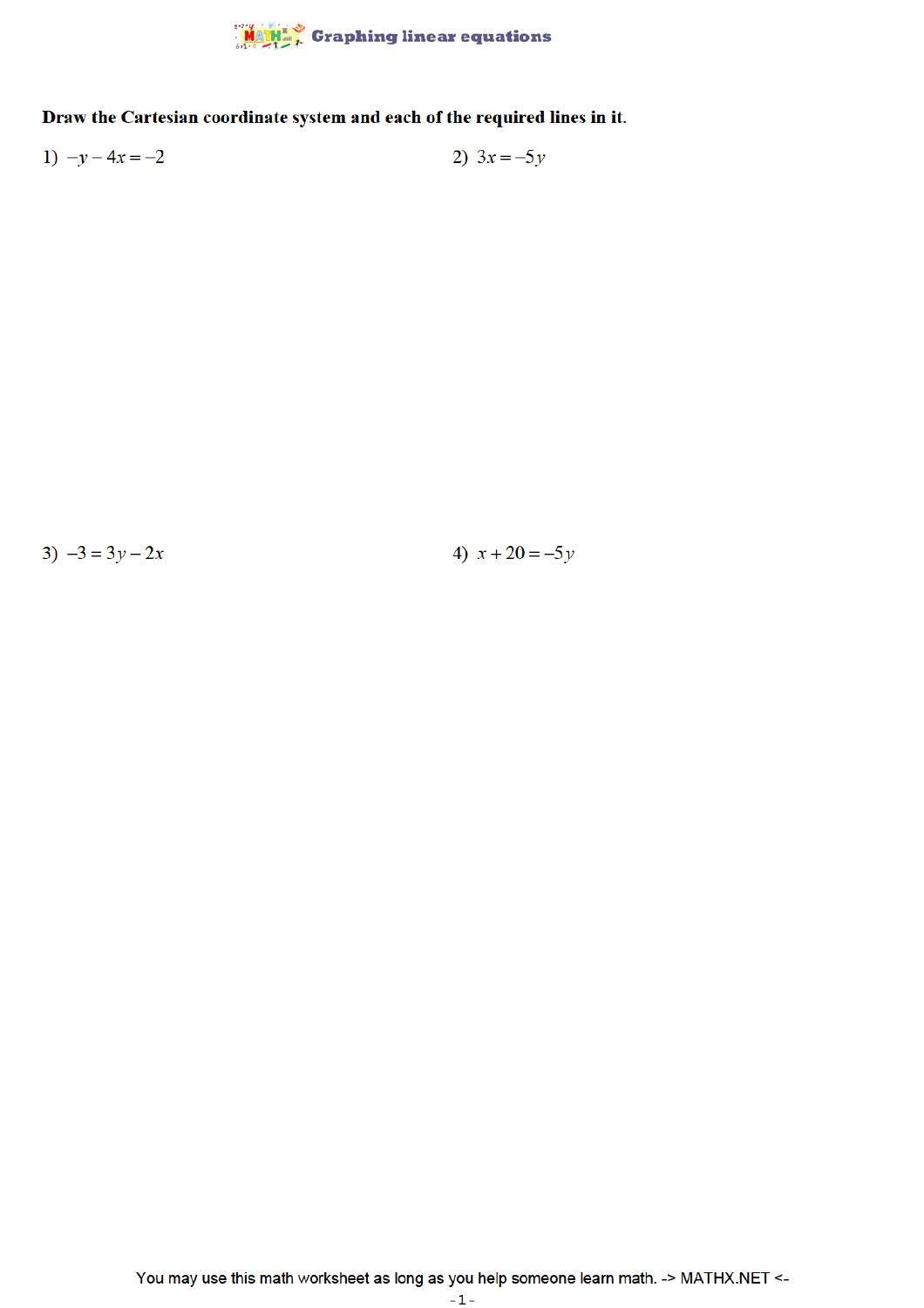7)  $x - 3y = 0$ 

8) 
$$
3x = -3y + 3
$$

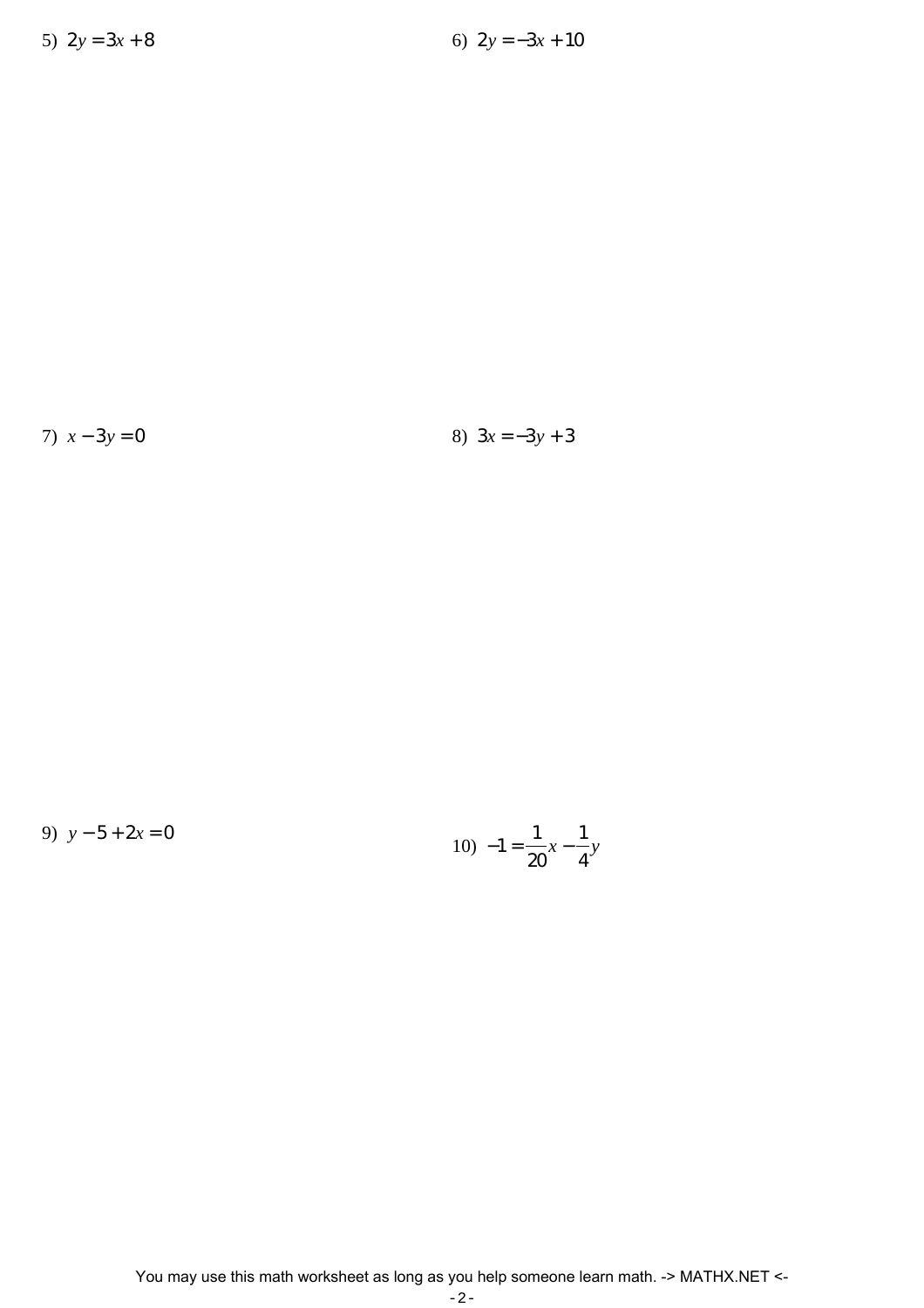13)  $4x + y = -1$  14)  $-6y = 2x - 24$ 

15) 21*x* − 30 = 15*y* 16) −*y* − 7 4 *x* = −3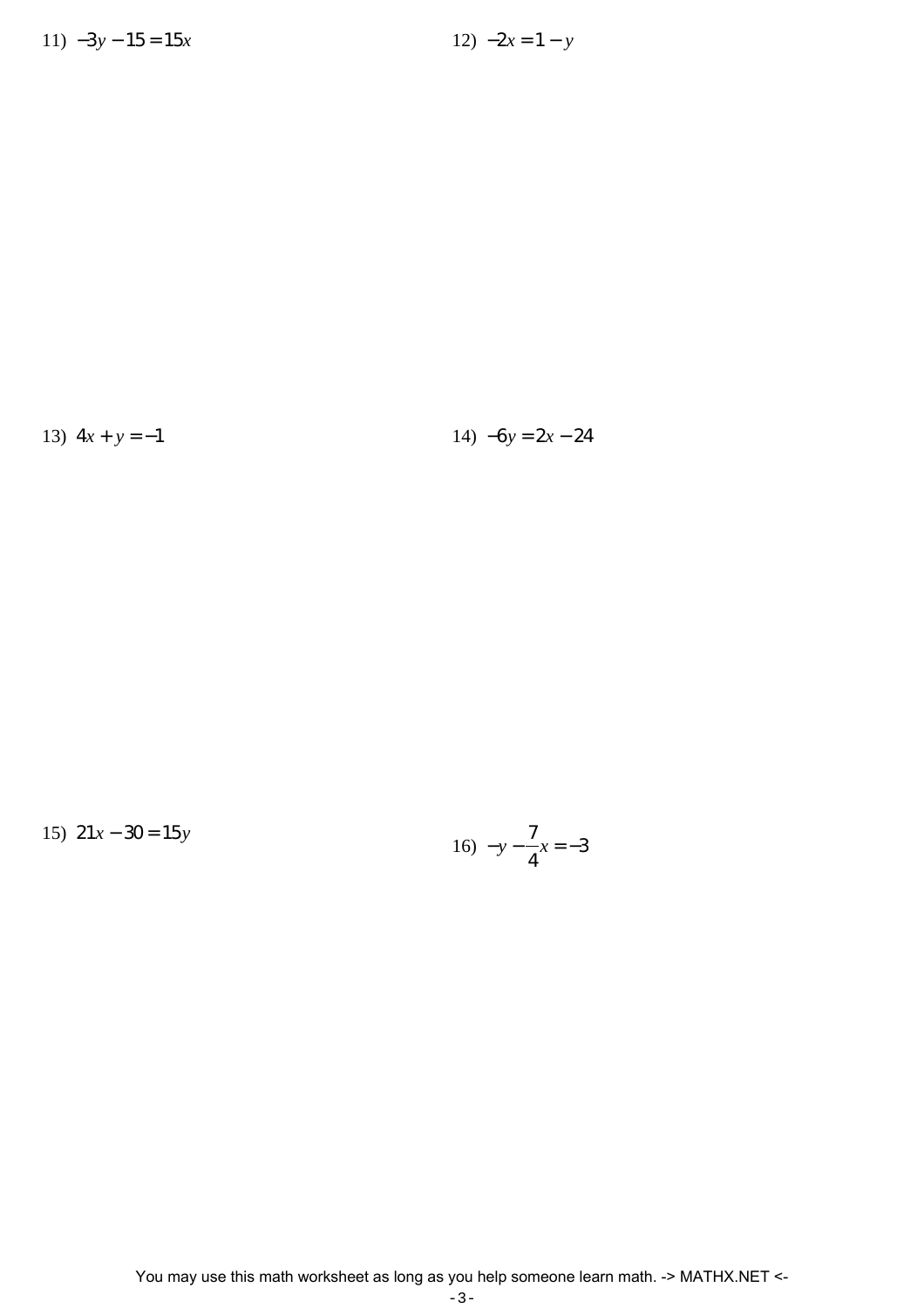19)  $9 = x - 3y$  20)  $-3x = 5y + 10$ 

21)  $0 = -3y - 5x$  22)  $-3 - y + 3x = 0$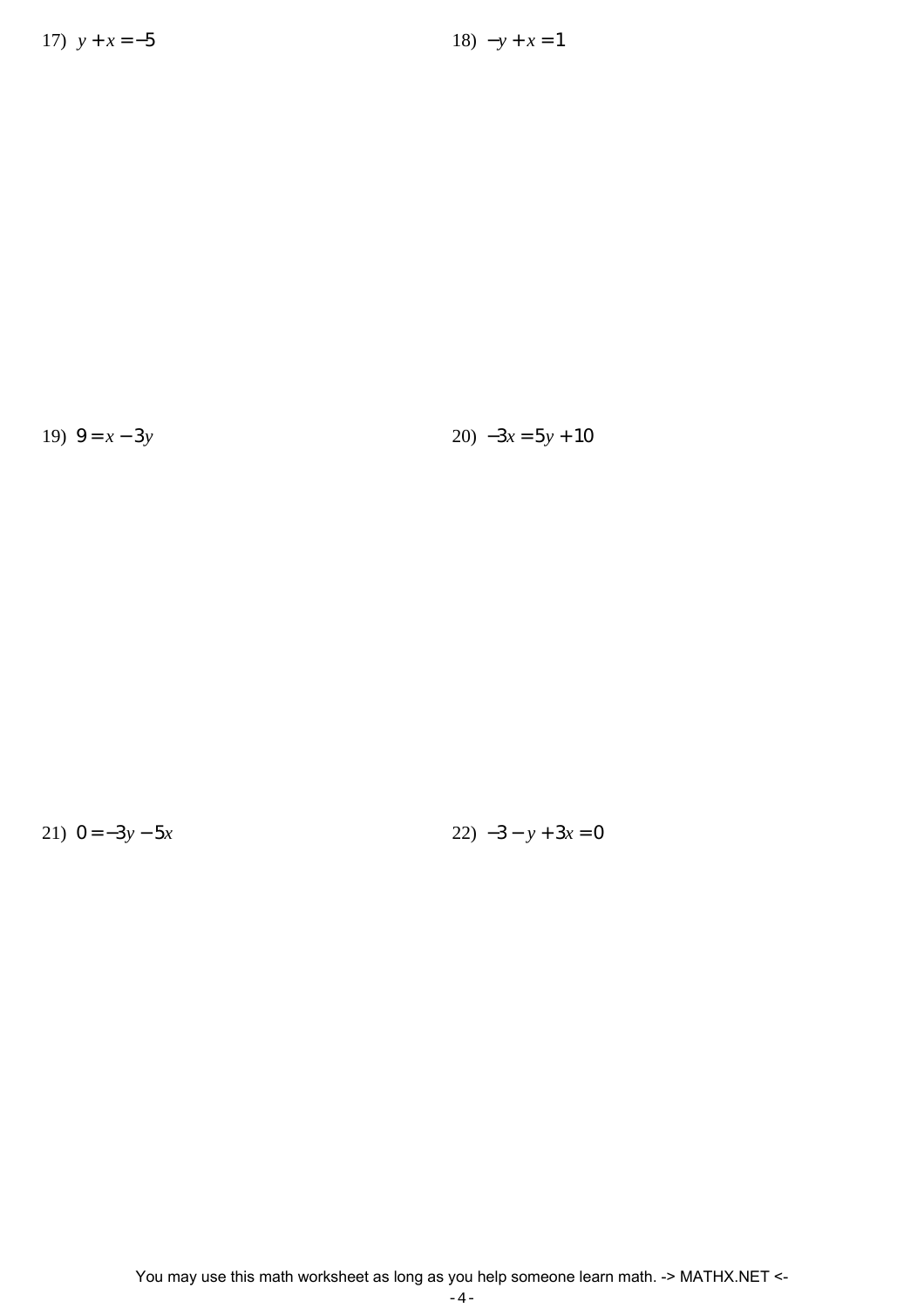23) 
$$
\frac{2}{3}x = -y + 2
$$

25)  $0 = -3x + 5y - 25$ <br>26)  $5x = -3y - 6$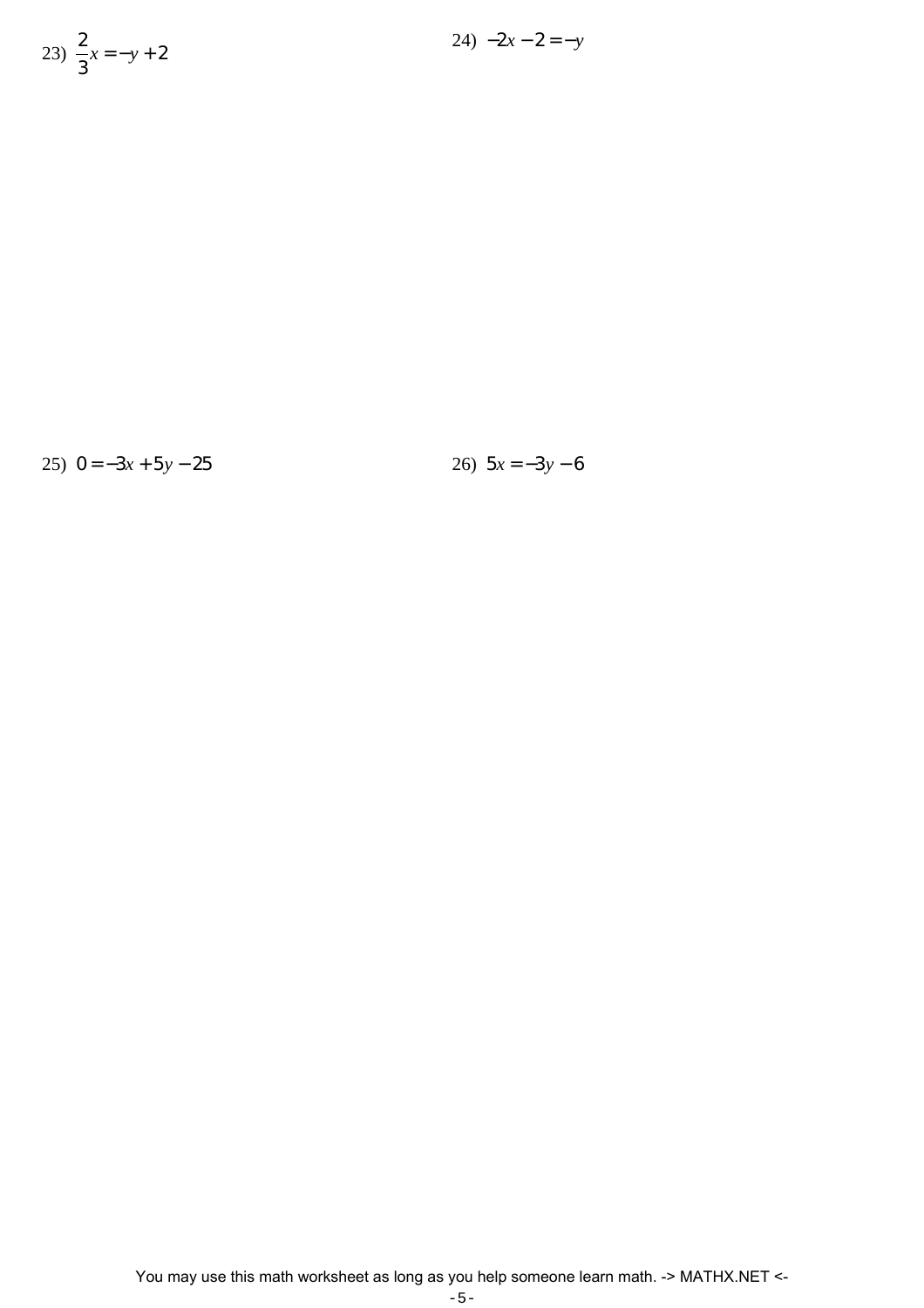$$
27) -2y + \frac{5}{2}x = 2
$$



30)  $16 = x - 4y$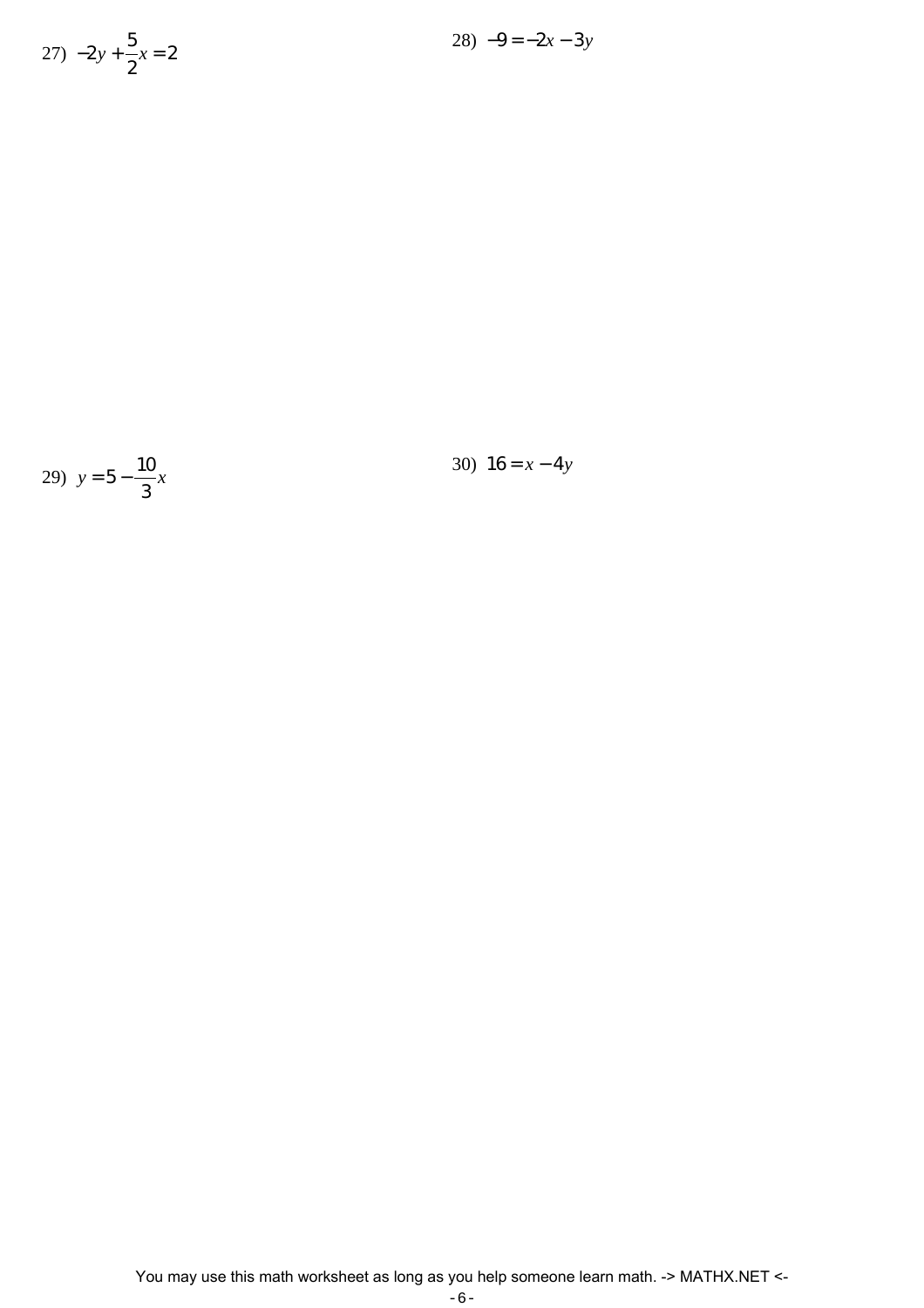

























You may use this math worksheet as long as you help someone learn math. -> MATHX.NET <-

 $-7-$